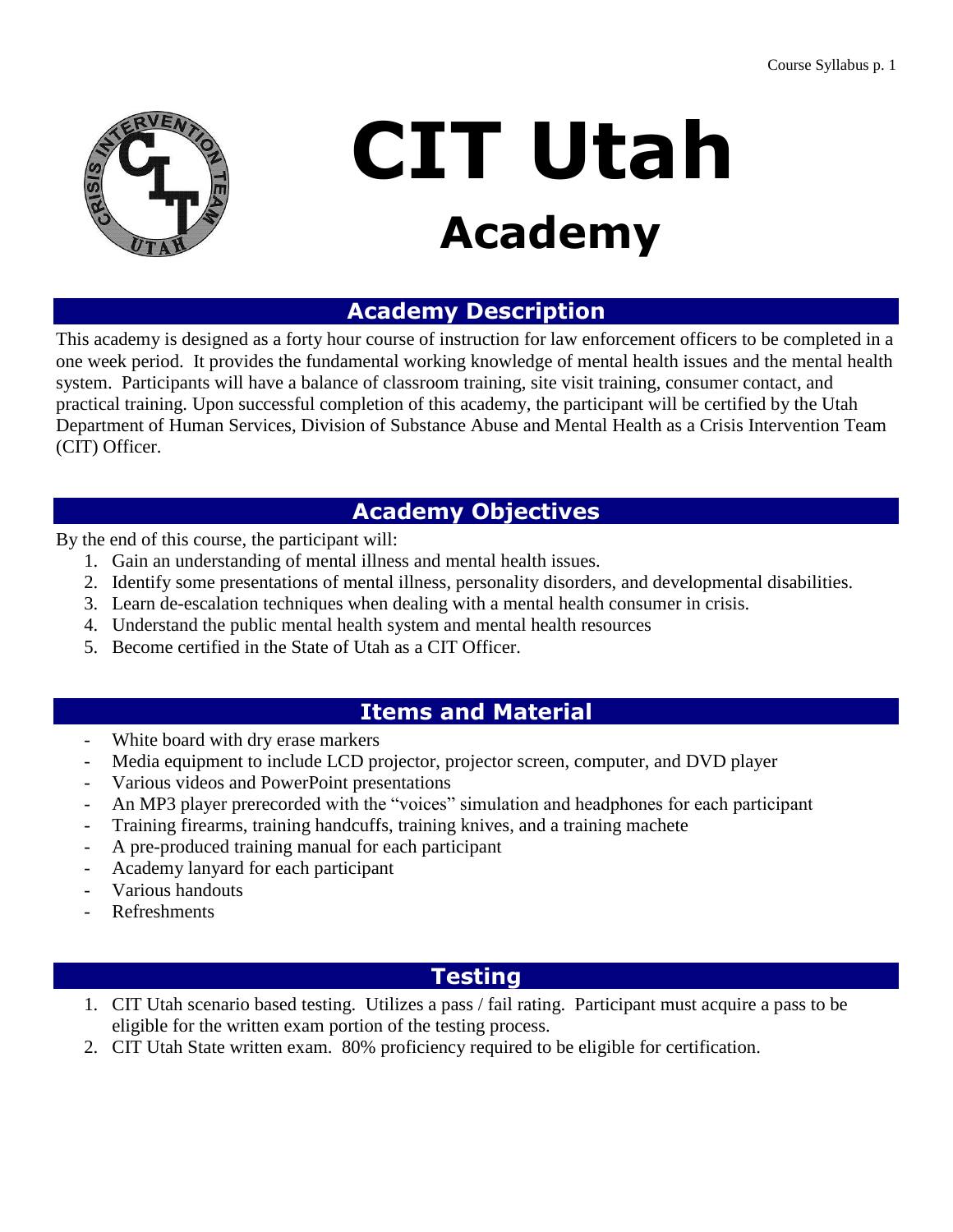| <b>DATES</b> |                                 |                               |                                |                             |                             |
|--------------|---------------------------------|-------------------------------|--------------------------------|-----------------------------|-----------------------------|
| <b>TIMES</b> | Monday                          | <b>Tuesday</b>                | Wednesday                      | <b>Thursday</b>             | <b>Friday</b>               |
| 0800         | Class                           | Developmental                 | <b>Age Related</b>             | Non-Psychiatric             | <b>Site Visit:</b>          |
|              | Introduction                    | <b>Disabilities</b>           | <b>Disorders</b>               | <b>Behavior</b>             |                             |
| 0830         |                                 |                               |                                |                             | <b>Scenario Training</b>    |
|              |                                 |                               |                                |                             | and Evaluations             |
| 0900         | Introduction to                 | <b>Substance Abuse /</b>      | <b>Suicide</b>                 | "Voices" Simulation         |                             |
|              | <b>Clinical Disorders</b>       | <b>Co-Occurring Disorders</b> | <b>Assessment</b>              |                             | <b>Simulation Site</b>      |
| 0930         |                                 |                               |                                |                             |                             |
|              |                                 |                               |                                |                             |                             |
| 1000         |                                 |                               |                                |                             |                             |
|              |                                 |                               |                                |                             |                             |
| 1030         |                                 |                               |                                |                             |                             |
|              |                                 |                               |                                |                             |                             |
| 1100         | Intervention Strategies #1      | <b>Children's Issues</b>      | <b>Civil Commitment Laws /</b> | <b>CIT Procedures</b>       |                             |
|              |                                 |                               | <b>Liability Issues</b>        |                             |                             |
| 1130         |                                 |                               |                                |                             |                             |
|              |                                 |                               |                                | CIT Staff                   |                             |
| 1200         | Lunch                           | Lunch                         | Lunch                          | <b>Site Visit:</b>          |                             |
|              |                                 |                               |                                |                             |                             |
| 1230         |                                 |                               |                                | <b>Lunch with Consumers</b> | Lunch                       |
|              |                                 |                               |                                | Day Treatment Center /      |                             |
| 1300         | <b>Personality Disorders /</b>  | <b>Site Visit:</b>            | <b>Site Visit:</b>             | Mental Health Clubhouse     |                             |
|              | <b>Borderline Personalities</b> |                               |                                |                             |                             |
| 1330         |                                 | <b>Emergency Procedures</b>   | <b>Consumer Contact</b>        | <b>Site Visit:</b>          | <b>Family and</b>           |
|              |                                 | / Consumer Contact            | Utah State                     |                             | <b>Consumer Perspective</b> |
| 1400         |                                 | Local Hospital                | Hospital                       | Intervention Strategies #2  |                             |
|              |                                 |                               |                                | Theater Location            |                             |
| 1430         |                                 |                               |                                |                             |                             |
|              |                                 |                               |                                | <b>Scenario Training</b>    |                             |
| 1500         | Psychotropic Medications        | <b>Site Visit:</b>            |                                |                             | <b>Questions &amp;</b>      |
|              |                                 |                               |                                |                             | <b>Answers</b>              |
| 1530         |                                 | <b>PTSD Session</b>           |                                |                             | State Exam /                |
|              |                                 | / Consumer Contact            |                                |                             | Graduation                  |
| 1600         |                                 | <b>VA Site</b>                |                                |                             |                             |
|              |                                 |                               |                                |                             |                             |
| 1630         |                                 |                               |                                | <b>Test Review</b>          |                             |
|              |                                 |                               |                                |                             |                             |
| 1700         | <b>END</b>                      | <b>END</b>                    | <b>END</b>                     | <b>END</b>                  | <b>END</b>                  |

# **Basic Academy Schedule Example**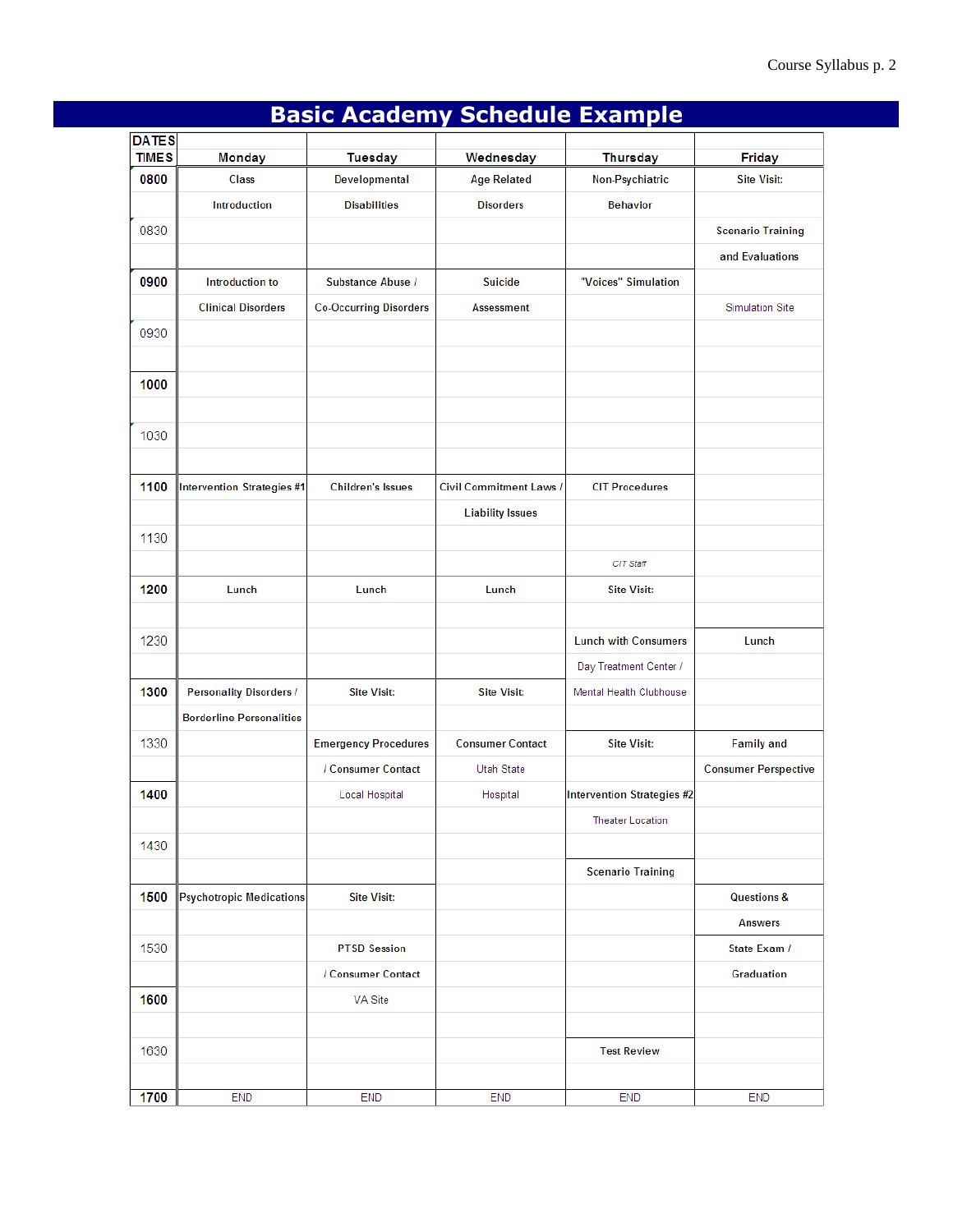## **Academy Outline**

Below is an outline of the minimum content and activities in each unit of the Academy.

#### **Unit 1 : Introduction**

 Participants are introduced to their training facilitators and expectations of the Academy. The following learning objectives are covered:

- 1. Goals
- 2. History
- 3. Benefits

## **Unit 2 : Clinical Disorders**

 Participants will become aware of major mental disorders and presentations. The following learning objectives are covered:

- 1. Psychotic Disorders
- 2. Mood Disorders
- 3. Anxiety Disorders

#### **Unit 3 : Personality Disorders**

 Participants will become aware of major personality disorders and presentations. The following learning objectives are covered:

- 1. Cluster "A" disorders
- 2. Cluster "B" disorders
- 3. Cluster "C" disorders

## **Unit 4 : Psychotropic Medications**

 Participants are introduced to pharmacology aspects of mental illnesses. The following learning objectives are covered:

- 1. Treatment, past and present
- 2. Categories of psychotropic medications

## **Unit 5 : Substance Abuse / Co-Occurring Disorders**

 Participants will become aware of substance abuse issues. The following learning objectives are covered:

- 1. Definitions of use, abuse, dependence
- 2. Utah data
- 3. Various drugs and effects

## **Unit 6 : Developmental Disabilities**

Participants will become aware of disability issues. The following learning objectives are covered:

- 1. Indicators of disabilities
- 2. Misperceptions
- 3. Communication barriers

## **Unit 7 : Children's Mental Health Issues**

 Participants will become aware of the specialized concerns regarding children. The following learning objectives are covered:

- 1. Diagnostic categories
- 2. Autism awareness
- 3. Treatment
- 4. Law enforcement involvement
- 5. Crisis plans / contracts

4. An emphasis on BPD

4. Adjustment Disorder 5. Axis 1 vs. Axis 2 Disorders

4. Statistical concerns 5. Training overview 6. Program overview

- 5. Crisis management of PD
- 4. Causes of non-compliance

- 4. Behavior traits
- 5. Communication recommendations

4. Emphasis on co-occurring disorder

6. Resources

5. Resources

3. Side effects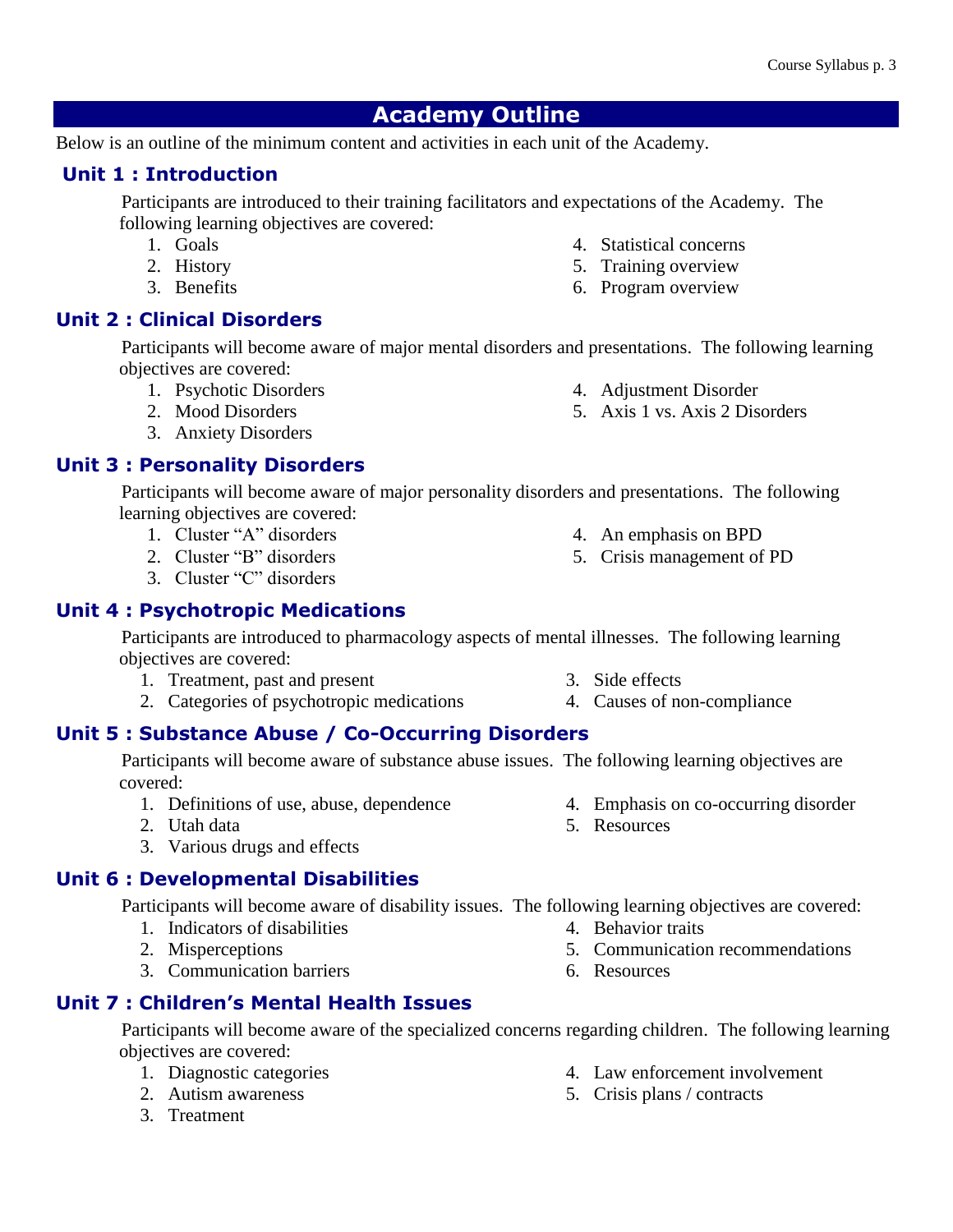## **Academy Outline (continued)**

## **Unit 8 : Age Related Disorders**

Participants will become aware of age related issues. The following learning objectives are covered:

- 1. Indicators of age related disorders
- 2. Dementia awareness
- 3. Alzheimer's awareness

## **Unit 9 : Post Traumatic Stress Disorder (PTSD)**

Participants will become aware of PTSD issues. The following learning objectives are covered:

- 1. Description of PTSD
- 2. Causes of PTSD
- 3. Symptoms of PTSD

## **Unit 10 : Suicide Assessment / Intervention**

Participants will become aware of suicide issues. The following learning objectives are covered:

- 1. Epidemiology of suicide
- 2. Risk factors
- 3. Pseudo-suicidal vs. serious suicidal

## **Unit 11 : Non-Psychiatric Behavioral Conditions**

 Participants will become familiar with other medical conditions that can present as a psychiatric emergency. The following learning objectives are covered:

- 1. Types of abnormal behaviors
- 2. Organic causes of abnormal behaviors

## **Unit 12 : "Voices" Simulation**

 Participants will gain empathetic awareness through this psychotic simulation. The following learning objectives are covered:

- 1. Functioning in a psychotic state
- 2. Effects of audio hallucinations

## **Unit 13 : Civil Commitment Laws / Liability Issues**

 Participants will learn civil commitment laws and their application. The following learning objectives are covered:

- 1. Utah State code annotated
- 2. Temporary commitment applications
- 3. Civil commitment process

## **Unit 14 : CIT Procedures**

 Participants will learn of CIT procedural recommendations. The following learning objectives are covered:

- 1. CIT response flow chart review
- 2. Dispositions
- 3. Calls for assist

4. Transportations

4. Liability issues

- 5. Juveniles
- 6. Documentation

4. Columbia Suicide Severity Rating Scale

3. Law enforcement interaction with EMS

- 5. Safety plans
- Intervention strategies
- 

- 
- 3. Types of "voices"
- 4. Intervention strategies

5. Officer responsibilities 6. Law enforcement interactions

- 4. Common calls for service
- 5. Intervention strategies

4. Treatment of PTSD 5. Intervention strategies 6. Consumer discussion

6. Resources